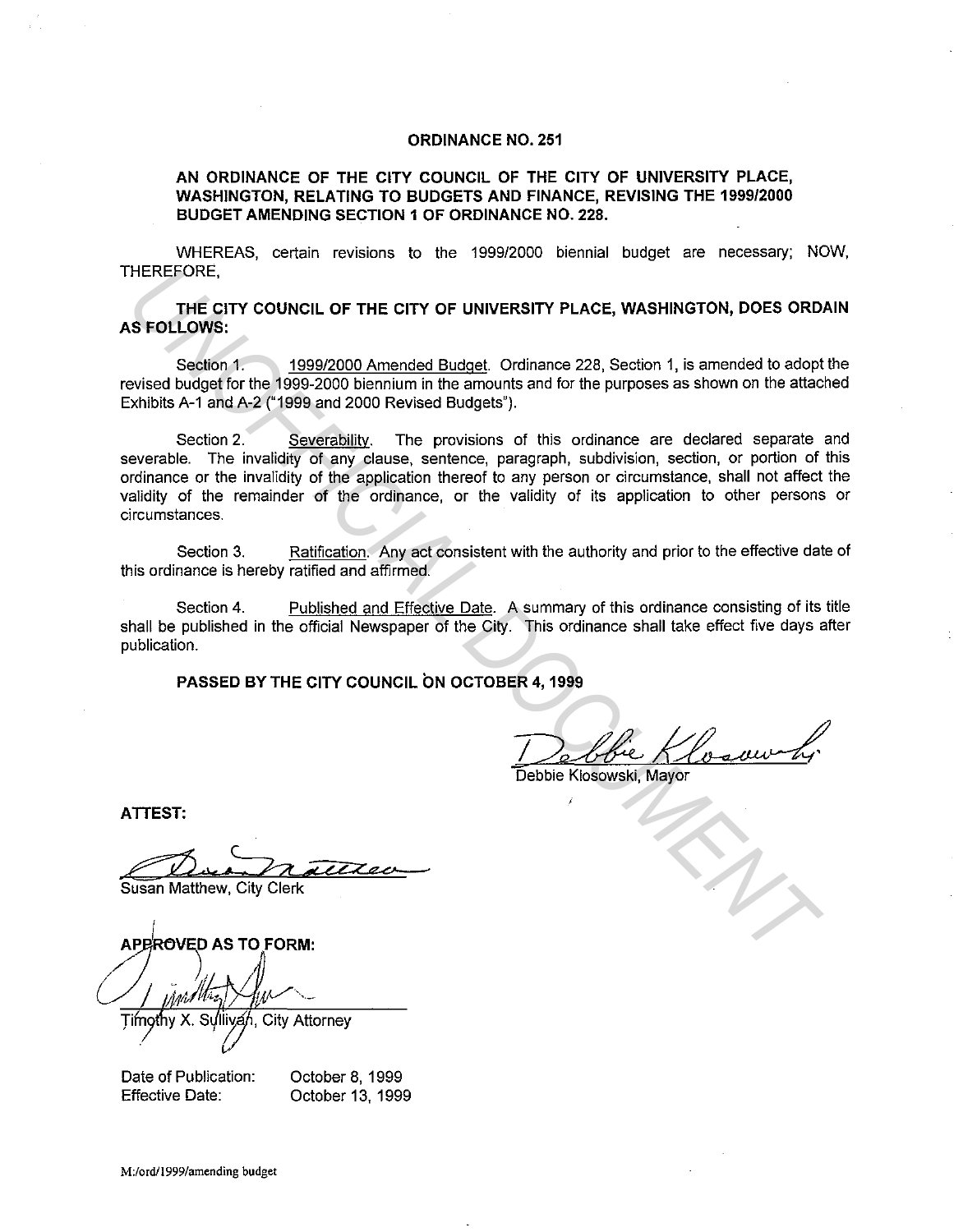## EXHIBIT A·1 CITY OF UNIVERSITY PLACE 1999 Revised Budget

|                            |                                                         |                                              |           | 1999 Revised Budget |                                               |               |                 |                                 |               |
|----------------------------|---------------------------------------------------------|----------------------------------------------|-----------|---------------------|-----------------------------------------------|---------------|-----------------|---------------------------------|---------------|
|                            | <b>FUND</b>                                             | <b>REVENUES</b><br>& OTHER<br><b>SOURCES</b> |           |                     | <b>EXPENDITURES</b><br>& OTHER<br><b>USES</b> |               |                 | <b>ENDING</b><br><b>BALANCE</b> |               |
| Operating                  |                                                         |                                              |           |                     |                                               |               |                 |                                 |               |
| General                    |                                                         |                                              |           |                     |                                               |               |                 |                                 |               |
| 001                        | General                                                 | 11,407,564 \$<br>S                           | 13,776 \$ | 11,421,340          | \$                                            | 11,213,905 \$ | $(130, 541)$ \$ | 11,083,364                      | \$<br>337,976 |
|                            | <b>Special Revenue</b>                                  |                                              |           |                     |                                               |               |                 |                                 |               |
| 101                        | <b>Street</b>                                           | 1,362,945                                    | 1,500     | 1.364,445           |                                               | 1,362,945     | 1,500           | 1,364,445                       |               |
| 102                        | <b>Arterial Street</b>                                  | 237,724                                      |           | 237,724             |                                               | 237 724       |                 | 237,724                         |               |
| 103                        | Real Estate Excise Tax                                  | 601,556                                      | 157,914   | 759,470             |                                               | 601.556       | 157,914         | 759,470                         |               |
| 120                        | Path & Trails                                           | 14,602                                       |           | 14,602              |                                               |               |                 |                                 | 14,602        |
| 140                        | Surface Water Mgmt                                      | 1,343,483                                    |           | 1,343,483           |                                               | 1,343,483     |                 | 1,343,483                       |               |
| 188                        | <b>Strategic Reserve</b>                                | 553 029                                      |           | 553,029             |                                               |               |                 |                                 | 553.029       |
|                            | Sub-total Special Revenue                               | 4,113,339                                    | 159,414   | 4,272,753           |                                               | 3,545,708     | 159,414         | 3,705,122                       | 567,631       |
| <b>Debt Service</b>        |                                                         |                                              |           |                     |                                               |               |                 |                                 |               |
| 201                        | Debt Service                                            | 927 668                                      |           | 927,668             |                                               | 927,668       |                 | 927,668                         |               |
|                            | <b>Sub-total Debt Service Funds</b>                     | 927,668                                      |           | 927,668             |                                               | 927,668       |                 | 927,668                         |               |
|                            | <b>Total Operating</b>                                  | 16,448.571                                   | 173,190   | 16,621,761          |                                               | 15,687,281    | 28,873          | 15,716,154                      | 905,607       |
|                            |                                                         |                                              |           |                     |                                               |               |                 |                                 |               |
| <b>Capital Improvement</b> |                                                         |                                              |           |                     |                                               |               |                 |                                 |               |
| 301                        | Parks CIP                                               | 1,098 483                                    | 34,100    | 1.132,583           |                                               | 1.039.685     | 34,100          | 1.073,785                       | 58.798        |
| 302                        | Public Works CIP                                        | 5,541,008                                    | 141,455   | 5 682,463           |                                               | 4,599,002     | 69,911          | 4 668,913                       | 1,013,550     |
| 303                        | 1996 Bond Construction                                  | 1,175,777                                    |           | 1,175,777           |                                               | 1,175,777     |                 | 1,175,777                       |               |
|                            | Sub-total CIP                                           | 7,815,268                                    | 175,555   | 7,990,823           |                                               | 6,814,464     | 104,011         | 6,918,475                       | 1,072,348     |
| Internal Service           |                                                         |                                              |           |                     |                                               |               |                 |                                 |               |
| 501                        | Fleet & Equipment                                       | 330,352                                      |           | 330,352             |                                               | 127,350       |                 | 127,350                         | 203,002       |
| 502                        | Community Information Services                          | 1,122,883                                    |           | 1,122,883           |                                               | 795,818       |                 | 795,818                         | 327,065       |
|                            |                                                         |                                              |           | 244,245             |                                               | 244,245       |                 | 244,245                         |               |
| 505                        |                                                         | 244 245                                      |           |                     |                                               |               |                 |                                 |               |
| 506                        | <b>Property Management</b><br><b>Risk Management</b>    | 153 138                                      |           | 153,138             |                                               | 123,445       |                 | 123,445                         | 29,693        |
|                            | <b>Sub-total Internal Service</b>                       | 1,850,618                                    |           | 1,850,618           |                                               | 1,290,858     |                 | 1,290,858                       | 559,760       |
|                            |                                                         |                                              |           |                     |                                               |               |                 |                                 |               |
| 621                        | Non-Annually Budgeted<br>Curran Apple Orchard Donations | 6,313                                        |           | 6,313               |                                               | 6,313         |                 | 6,313                           |               |
| 150                        | Donations                                               | 10,000                                       |           | 10,000              |                                               |               |                 |                                 | 10,000        |
|                            | Sub-total Non-Annually Budgeted                         | 16.313                                       |           | 16,313              |                                               | 6,313         |                 | 6,313                           | 10,000        |